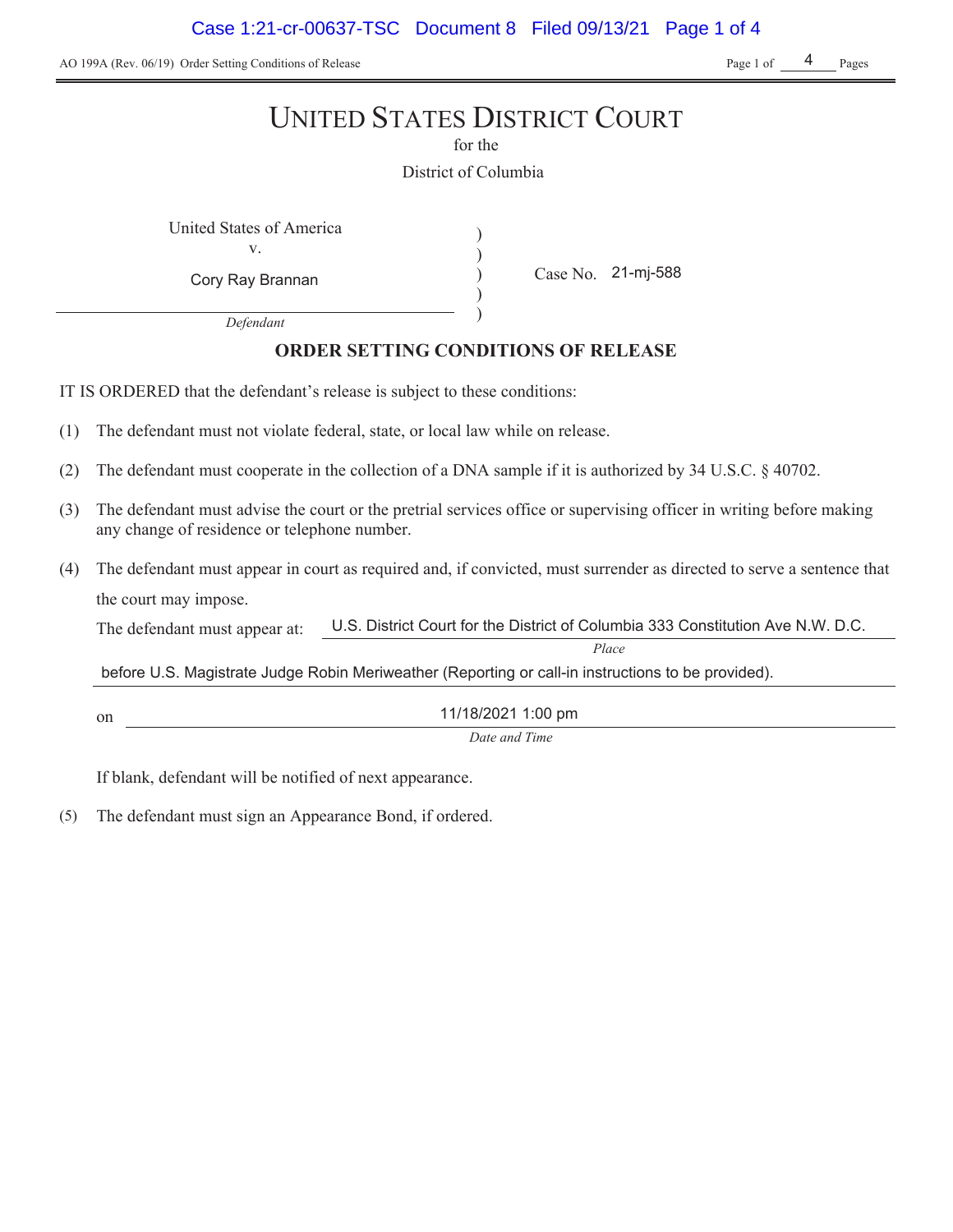AO 199B (Rev. 12/20) Additional Conditions of Release

#### **ADDITIONAL CONDITIONS OF RELEASE**

Pursuant to 18 U.S.C. § 3142(c)(1)(B), the court may impose the following least restrictive condition(s) only as necessary to reasonably assure the appearance of the person as required and the safety of any other person and the community.

IT IS FURTHER ORDERED that the defendant's release is subject to the conditions marked below:

 $\Box$ ) (6) The defendant is placed in the custody of:

| Person or organization                     |             |
|--------------------------------------------|-------------|
| Address (only if above is an organization) |             |
| City and state                             | No.<br>Tel. |

who agrees to (a) supervise the defendant, (b) use every effort to assure the defendant's appearance at all court proceedings, and (c) notify the court immediately if the defendant violates a condition of release or is no longer in the custodian's custody.

| Signed:                         |                      |                                                                                                                                                                                                              |
|---------------------------------|----------------------|--------------------------------------------------------------------------------------------------------------------------------------------------------------------------------------------------------------|
|                                 |                      | Custodian<br>Date                                                                                                                                                                                            |
| $(\lceil \sqrt{\rceil})$<br>(7) |                      | The defendant must:                                                                                                                                                                                          |
| $( \vee )$                      |                      | (a) submit to supervision by and report for supervision to the Western District of Texas (Midland-Odessa) as directed; verify address                                                                        |
|                                 |                      | telephone number<br>, no later than<br>(432) 686-4060                                                                                                                                                        |
|                                 |                      | (b) continue or actively seek employment.                                                                                                                                                                    |
|                                 |                      | (c) continue or start an education program.                                                                                                                                                                  |
|                                 |                      | (d) surrender any passport to:                                                                                                                                                                               |
|                                 |                      | (e) not obtain a passport or other international travel document.                                                                                                                                            |
|                                 | (f)                  | abide by the following restrictions on personal association, residence, or travel:<br>Stay away from Washington D.C. except for attendance at Court                                                          |
|                                 |                      | proceedings, meeting with counsel, and required PSA business. See (t) for additional travel restrictions.                                                                                                    |
|                                 |                      | (g) avoid all contact, directly or indirectly, with any person who is or may be a victim or witness in the investigation or prosecution,                                                                     |
|                                 |                      | including:<br><u> 1980 - Jan Samuel Barbara, martin da shekara 1980 - An tsa a tsa a tsa a tsa a tsa a tsa a tsa a tsa a tsa a</u>                                                                           |
|                                 |                      |                                                                                                                                                                                                              |
|                                 |                      | (h) get medical or psychiatric treatment:                                                                                                                                                                    |
|                                 |                      | o'clock after being released at<br>o'clock for employment, schooling,<br>(i) return to custody each<br>at                                                                                                    |
|                                 |                      | or the following purposes:                                                                                                                                                                                   |
|                                 |                      |                                                                                                                                                                                                              |
|                                 | (i)                  | maintain residence at a halfway house or community corrections center, as the pretrial services office or supervising officer considers                                                                      |
|                                 |                      | necessary.                                                                                                                                                                                                   |
|                                 |                      | (k) not possess a firearm, destructive device, or other weapon.                                                                                                                                              |
|                                 |                      | (1) not use alcohol $\begin{array}{ c c c c c } \hline \end{array}$ ) at all $\begin{array}{ c c c c c } \hline \end{array}$ ) excessively.                                                                  |
|                                 |                      | (m) not use or unlawfully possess a narcotic drug or other controlled substances defined in 21 U.S.C. § 802, unless prescribed by a licensed                                                                 |
|                                 |                      | medical practitioner.                                                                                                                                                                                        |
|                                 |                      | (n) submit to testing for a prohibited substance if required by the pretrial services office or supervising officer. Testing may be used with                                                                |
|                                 |                      | random frequency and may include urine testing, the wearing of a sweat patch, a remote alcohol testing system, and/or any form of                                                                            |
|                                 |                      | prohibited substance screening or testing. The defendant must not obstruct, attempt to obstruct, or tamper with the efficiency and accuracy                                                                  |
|                                 |                      | of prohibited substance screening or testing.                                                                                                                                                                |
|                                 | $\left  \right)$ (o) | participate in a program of inpatient or outpatient substance abuse therapy and counseling if directed by the pretrial services office or<br>supervising officer.                                            |
|                                 |                      | $\Box$ ) (p) participate in one of the following location restriction programs and comply with its requirements as directed.                                                                                 |
|                                 |                      | ( $\Box$ ) (i) Curfew. You are restricted to your residence every day ( $\Box$ ) from $\Box$ to $\Box$ , or ( $\Box$ ) as                                                                                    |
|                                 |                      | directed by the pretrial services office or supervising officer; or                                                                                                                                          |
|                                 |                      | (ii) Home Detention. You are restricted to your residence at all times except for employment; education; religious services;                                                                                 |
|                                 |                      | medical, substance abuse, or mental health treatment; attorney visits; court appearances; court-ordered obligations; or other                                                                                |
|                                 |                      | activities approved in advance by the pretrial services office or supervising officer; or                                                                                                                    |
|                                 |                      | (iii) Home Incarceration. You are restricted to 24-hour-a-day lock-down at your residence except for medical necessities and<br>court appearances or other activities specifically approved by the court; or |
|                                 |                      | (iv) Stand Alone Monitoring. You have no residential curfew, home detention, or home incarceration restrictions. However,                                                                                    |
|                                 |                      | you must comply with the location or travel restrictions as imposed by the court.                                                                                                                            |
|                                 |                      | Note: Stand Alone Monitoring should be used in conjunction with global positioning system (GPS) technology.                                                                                                  |
|                                 |                      |                                                                                                                                                                                                              |

Page  $\frac{2}{2}$  of  $\frac{4}{2}$  Pages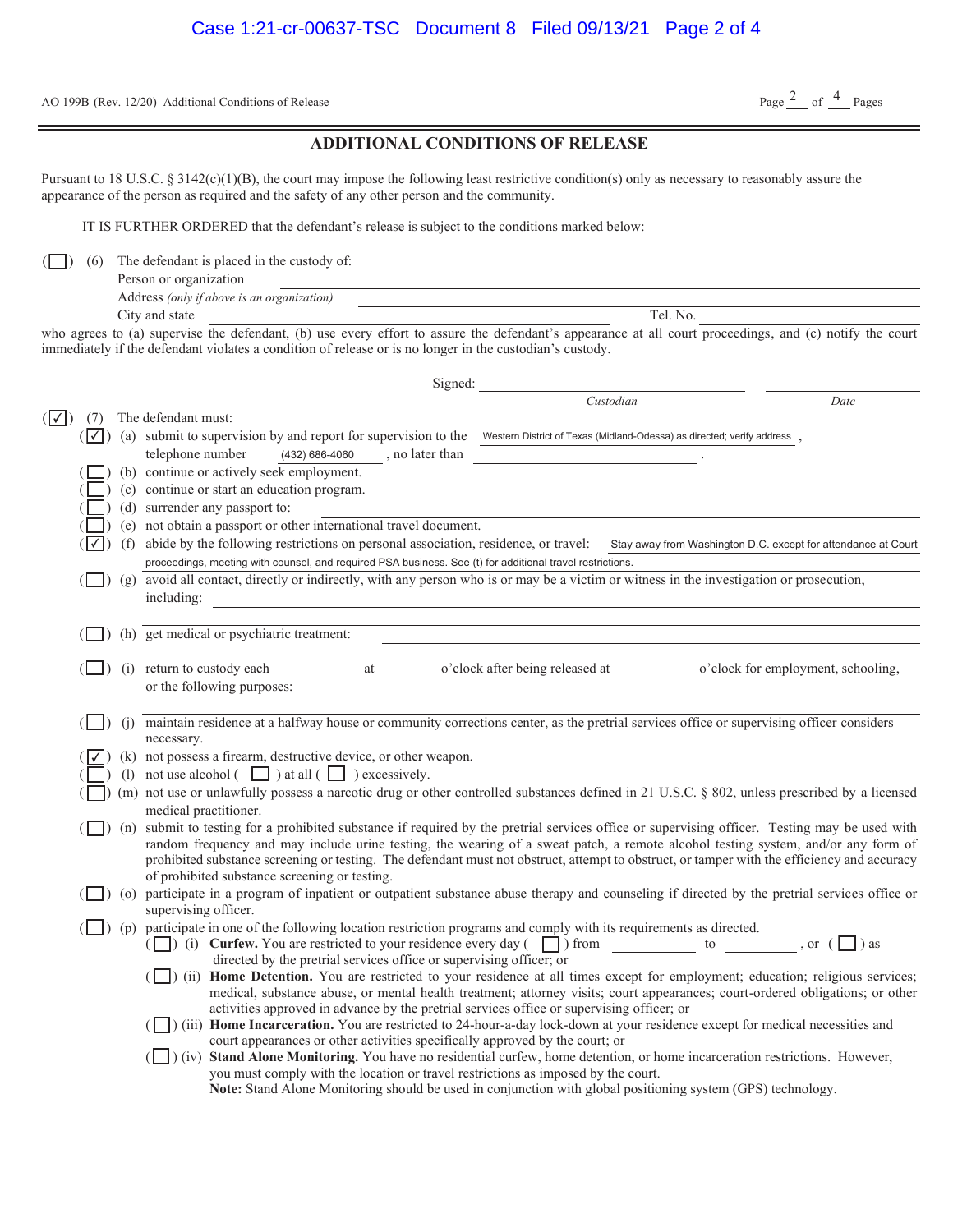AO 199B (Rev. 12/20) Additional Conditions of Release

Page  $\frac{3}{2}$  of  $\frac{4}{2}$  Pages

#### **ADDITIONAL CONDITIONS OF RELEASE**

- $(\Box)$  (q) submit to the following location monitoring technology and comply with its requirements as directed:
	- ) (i) Location monitoring technology as directed by the pretrial services or supervising officer; or
	- ) (ii) Voice Recognition; or
	- ) (iii) Radio Frequency; or
	- $\left(\Box\right)$  (iv) GPS.

( ( (

- $(\Box)$  (r) pay all or part of the cost of location monitoring based upon your ability to pay as determined by the pretrial services or supervising officer.
- ( ) (s) report as soon as possible, to the pretrial services or supervising officer, every contact with law enforcement personnel, including arrests, questioning, or traffic stops.

( √ ) (t) Defendant must notify the Western District of Texas (Midland-Odessa) in advance of any and all travel outside of the Western District of Texas. Defendant must receive the Court's approval for any travel outside of the Continental United States. Defendant shall receive and comply with courtesy supervision of the Western District of Texas (Midland-Odessa).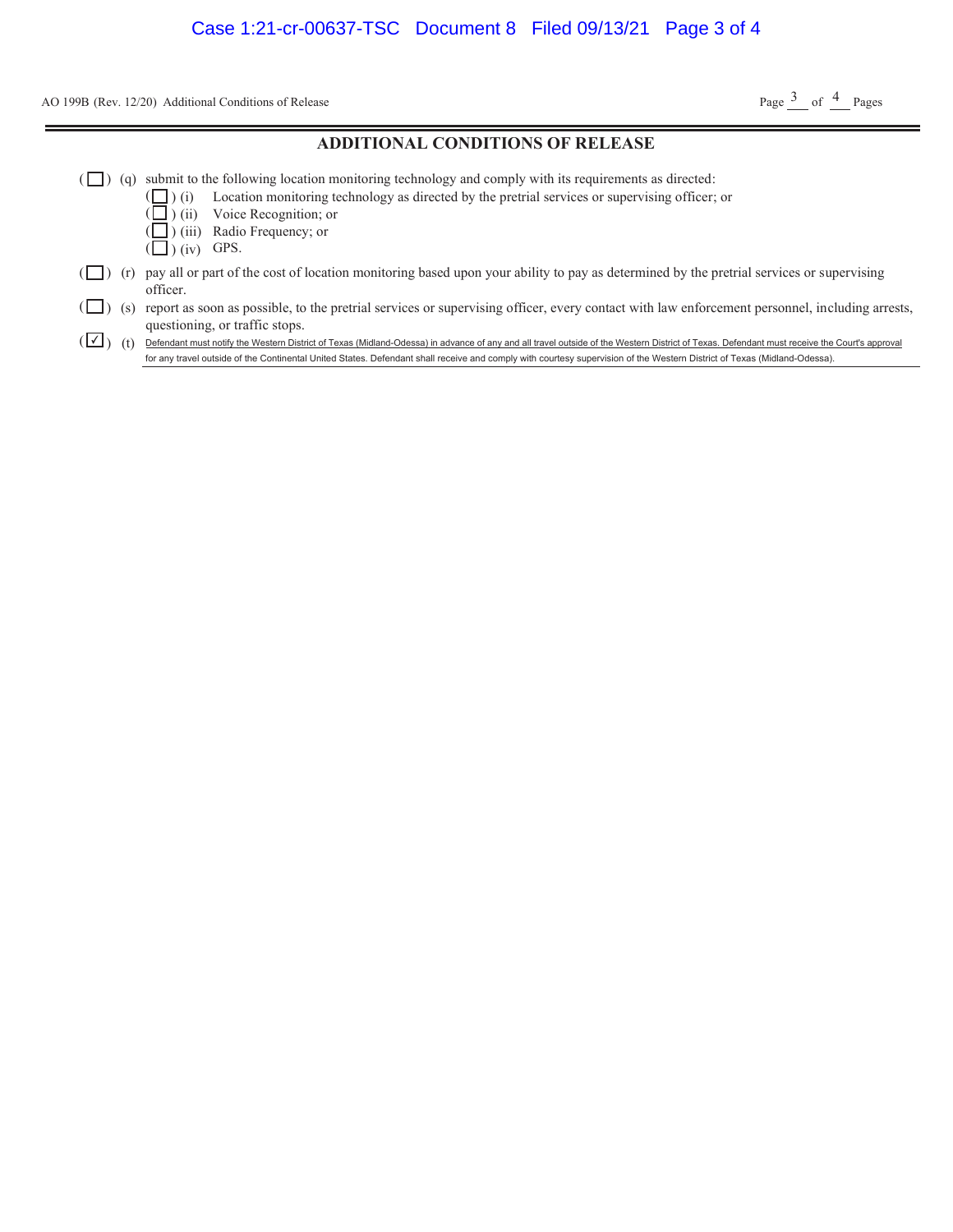#### **ADVICE OF PENALTIES AND SANCTIONS**

#### TO THE DEFENDANT:

#### YOU ARE ADVISED OF THE FOLLOWING PENALTIES AND SANCTIONS:

Violating any of the foregoing conditions of release may result in the immediate issuance of a warrant for your arrest, a revocation of your release, an order of detention, a forfeiture of any bond, and a prosecution for contempt of court and could result in imprisonment, a fine, or both.

While on release, if you commit a federal felony offense the punishment is an additional prison term of not more than ten years and for a federal misdemeanor offense the punishment is an additional prison term of not more than one year. This sentence will be consecutive (*i.e.*, in addition to) to any other sentence you receive.

It is a crime punishable by up to ten years in prison, and a \$250,000 fine, or both, to: obstruct a criminal investigation; tamper with a witness, victim, or informant; retaliate or attempt to retaliate against a witness, victim, or informant; or intimidate or attempt to intimidate a witness, victim, juror, informant, or officer of the court. The penalties for tampering, retaliation, or intimidation are significantly more serious if they involve a killing or attempted killing.

If, after release, you knowingly fail to appear as the conditions of release require, or to surrender to serve a sentence,

- you may be prosecuted for failing to appear or surrender and additional punishment may be imposed. If you are convicted of:
	- (1) an offense punishable by death, life imprisonment, or imprisonment for a term of fifteen years or more you will be fined not more than \$250,000 or imprisoned for not more than 10 years, or both;
	- (2) an offense punishable by imprisonment for a term of five years or more, but less than fifteen years you will be fined not more than \$250,000 or imprisoned for not more than five years, or both;
	- (3) any other felony you will be fined not more than \$250,000 or imprisoned not more than two years, or both;
	- (4) a misdemeanor you will be fined not more than \$100,000 or imprisoned not more than one year, or both.

A term of imprisonment imposed for failure to appear or surrender will be consecutive to any other sentence you receive. In addition, a failure to appear or surrender may result in the forfeiture of any bond posted.

#### **Acknowledgment of the Defendant**

I acknowledge that I am the defendant in this case and that I am aware of the conditions of release. I promise to obey all conditions of release, to appear as directed, and surrender to serve any sentence imposed. I am aware of the penalties and sanctions set forth above.

As sworn to on record

*Defendant's Signature*

*City and State*

#### **Directions to the United States Marshal**

- ) The defendant is ORDERED released after processing.
- ) The United States marshal is ORDERED to keep the defendant in custody until notified by the clerk or judge that the defendant has posted bond and/or complied with all other conditions for release. If still in custody, the defendant must be produced before the appropriate judge at the time and place specified.

Date: September 13, 2021 nunc pro tunc

*Judicial Officer's Signature*

Zia M. Faruqui

2021.09.13 15:04:43 -04'00'

Zia M. Faruqui, United States Magistrate Judge

*Printed name and title*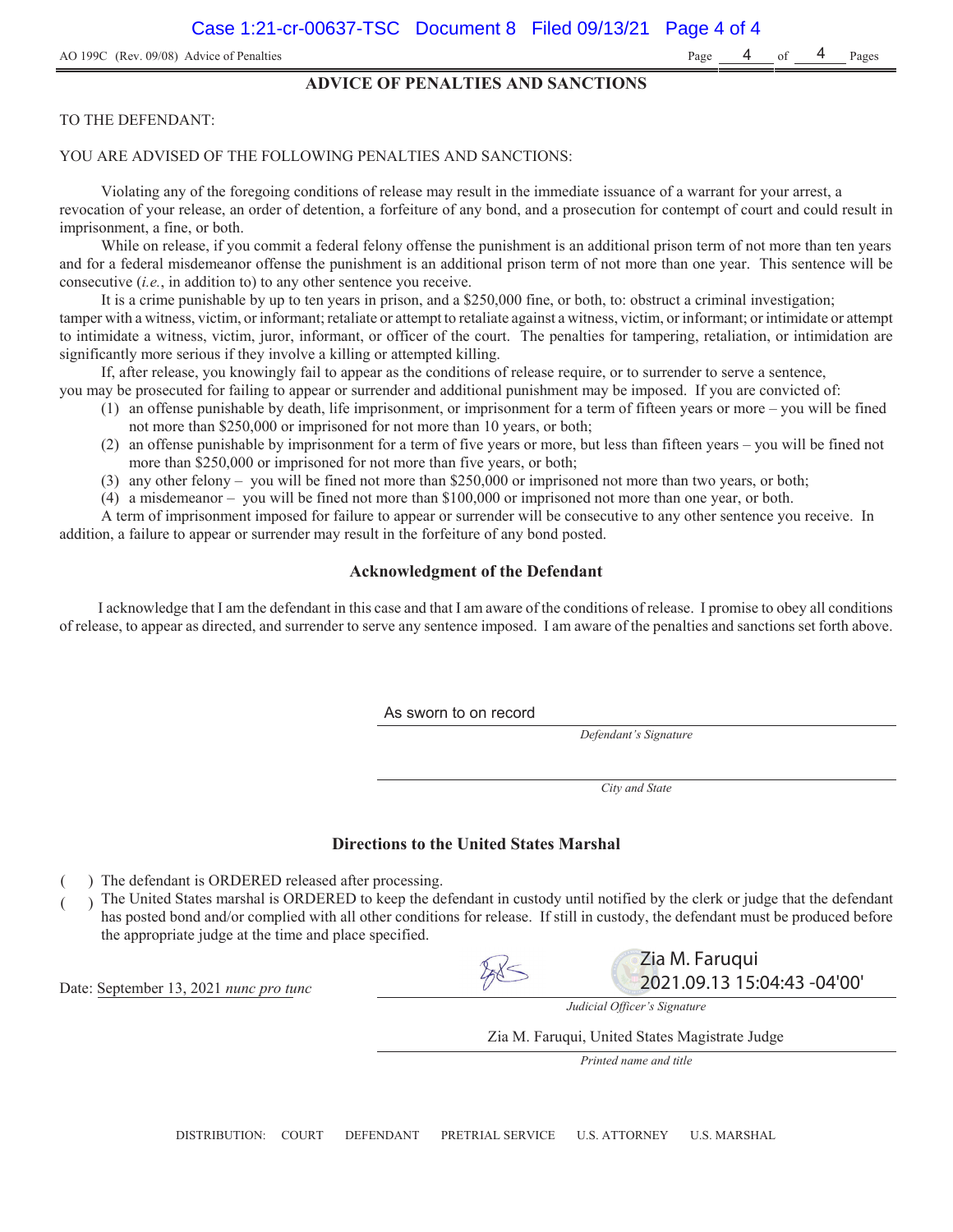AO 98 (Rev. 12/11) Appearance Bond

# UNITED STATES DISTRICT COURT

for the

) ) ) )

District of Columbia

United States of America (1996)

v.

CORY RAY BRANNAN

*Defendant*

Case No. 1:21-mj-00588-ZMF-1

## **APPEARANCE BOND**

### **Defendant's Agreement**

I, **CORY RAY BRANNAN** *(defendant)*, agree to follow every order of this court, or any court that considers this case, and I further agree that this bond may be forfeited if I fail: CORY RAY BRANNAN

 $(X)$  to appear for court proceedings;

 $(X)$  if convicted, to surrender to serve a sentence that the court may impose; or

 $(X)$  to comply with all conditions set forth in the Order Setting Conditions of Release.

# **Type of Bond**

 $(X)$  (1) This is a personal recognizance bond.

 $($   $)$  (2) This is an unsecured bond of \$

 $($   $)$  (3) This is a secured bond of \$, secured by:

(a) \$ , in cash deposited with the court.

( ) (b) the agreement of the defendant and each surety to forfeit the following cash or other property *(describe the cash or other property, including claims on it – such as a lien, mortgage, or loan – and attach proof of ownership and value)*:

If this bond is secured by real property, documents to protect the secured interest may be filed of record.

( ) (c) a bail bond with a solvent surety *(attach a copy of the bail bond, or describe it and identify the surety)*:

### **Forfeiture or Release of the Bond**

*Forfeiture of the Bond.* This appearance bond may be forfeited if the defendant does not comply with the above agreement. The court may immediately order the amount of the bond surrendered to the United States, including the security for the bond, if the defendant does not comply with the agreement. At the request of the United States, the court may order a judgment of forfeiture against the defendant and each surety for the entire amount of the bond, including interest and costs.